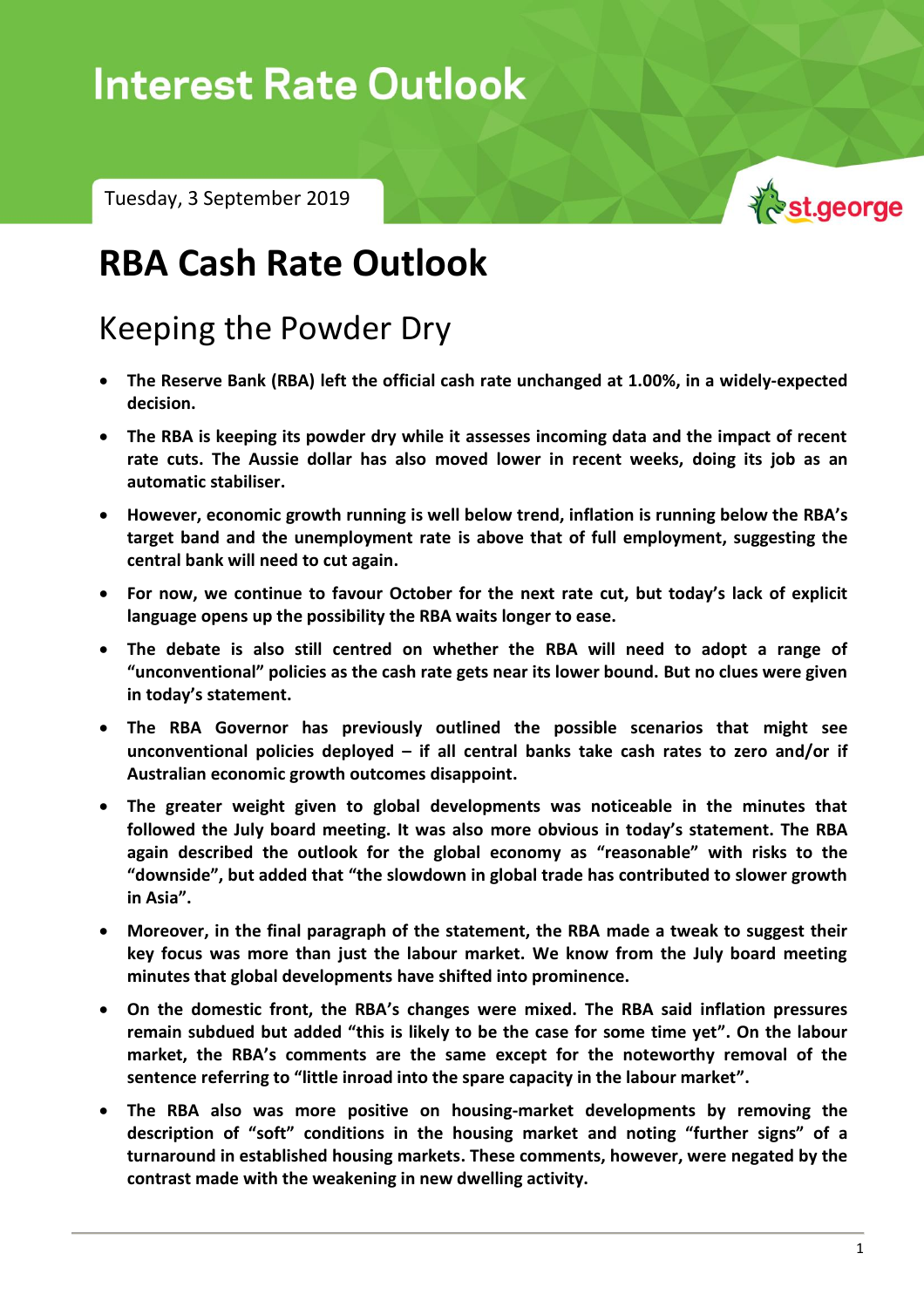The Reserve Bank (RBA) left the official cash rate unchanged at 1.00%, in a widely-expected decision. The RBA is keeping its powder dry while it assesses incoming data and the impact of recent rate cuts. The Aussie dollar has also moved lower in recent weeks, doing its job as an automatic stabiliser.

However, economic growth running is well below trend, inflation is running below the RBA's target band and the unemployment rate is above that of full employment, suggesting the central bank will need to cut again.

For now, we continue to favour October for the next rate cut, but today's lack of explicit language opens up the possibility the RBA waits longer to ease, especially as the final paragraph continued to suggest monetary policy would be eased further "if needed". Interest-rate markets certainly reduced the probability of a rate cut next month from 74% to 60% in the wake of today's board meeting.

The debate is also still centred on whether the RBA will need to adopt a range of "unconventional" policies as the cash rate gets near its lower bound, especially if global risks continue to deteriorate. But no clues were given in today's statement.

The RBA Governor has previously outlined the possible scenarios that might see unconventional policies deployed – if all central banks take cash rates to zero and/or if growth outcomes disappoint domestically.

On central banks taking the cash rate to zero he must be especially referring to the US Federal Reserve, as the cash rate is below zero in the eurozone and near zero in many other major economies.

The RBA Governor didn't specify how far economic growth would need to be below its forecasts, but presumably if outcomes continue to fall short of the RBA's forecasts, then quantitative easing draws nearer.

The greater weight given to global developments was marked in the minutes that followed the July board meeting. It was also more obvious in today's statement. The RBA again described the outlook for the global economy as "reasonable" with risks to the "downside" but added that "the slowdown in global trade has contributed to slower growth in Asia".

Moreover, in the final paragraph of the statement, the RBA made a tweak to suggest their key focus was more than just the labour market. We know from the July board meeting minutes that global developments have moved on to the radar.

On the domestic front, the RBA's changes were mixed. The RBA said inflation pressures remain subdued but added "this is likely to be the case for some time yet". On the labour market, the RBA's comments are the same except for the noteworthy removal of the sentence referring to "little inroad into the spare capacity in the labour market".

The RBA also was more positive on housing-market developments by removing the description of "soft" conditions in the housing market and noting "further signs" of a turnaround in established housing markets. These comments, however, were negated by the contrast made with the weakening in new dwelling activity.

#### **Outlook**

The RBA might has kept its powder dry for now. But the RBA is continuing to indicate that it would lower rates again "if needed". Softer employment conditions and a further deterioration in global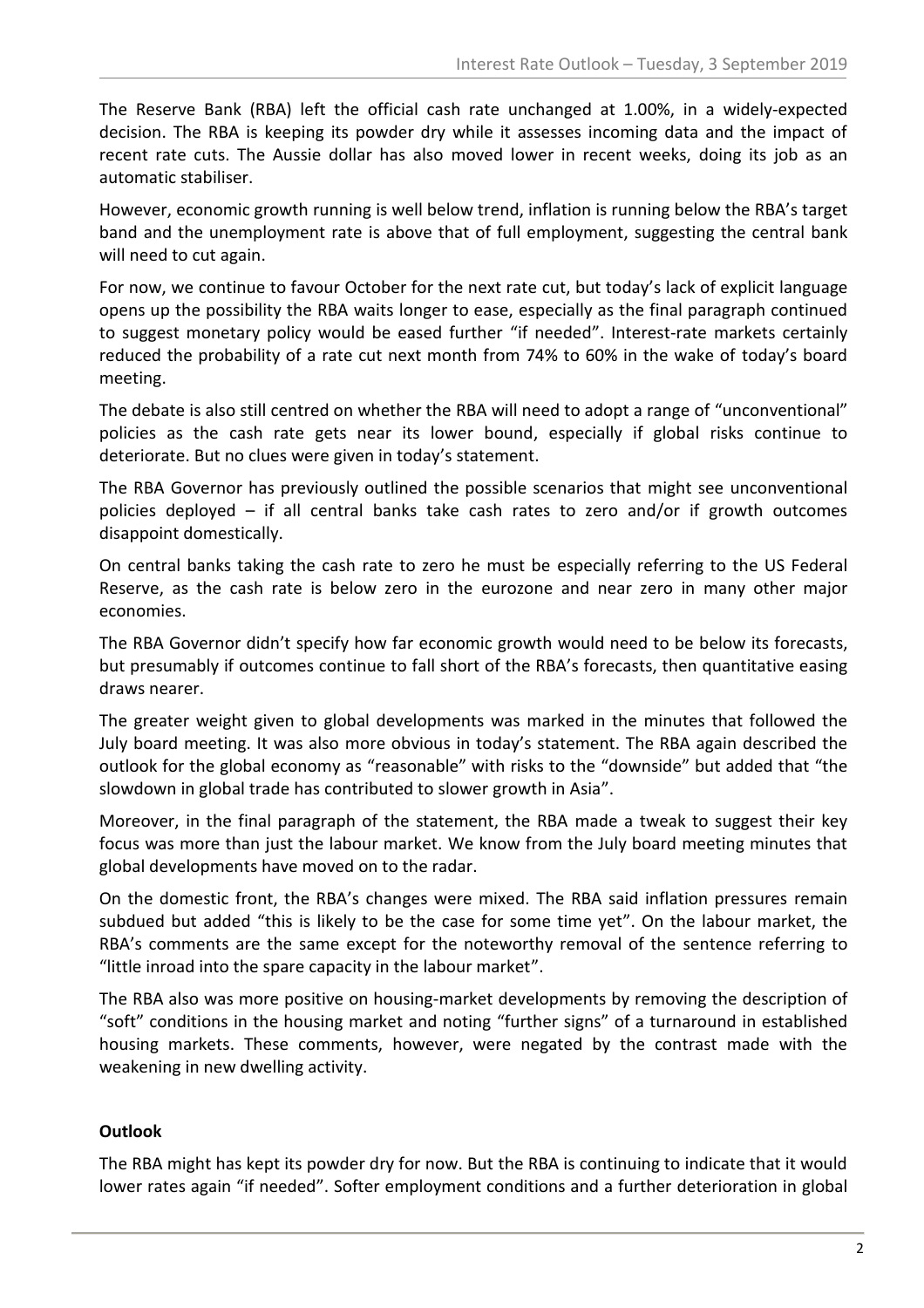growth suggest the RBA will need to slice the cash rate again. We continue to favour October as the timing for the next rate cut, but concede today's statement makes it less of a done deal.

> **Besa Deda, Chief Economist** Ph: 02-8254-3251